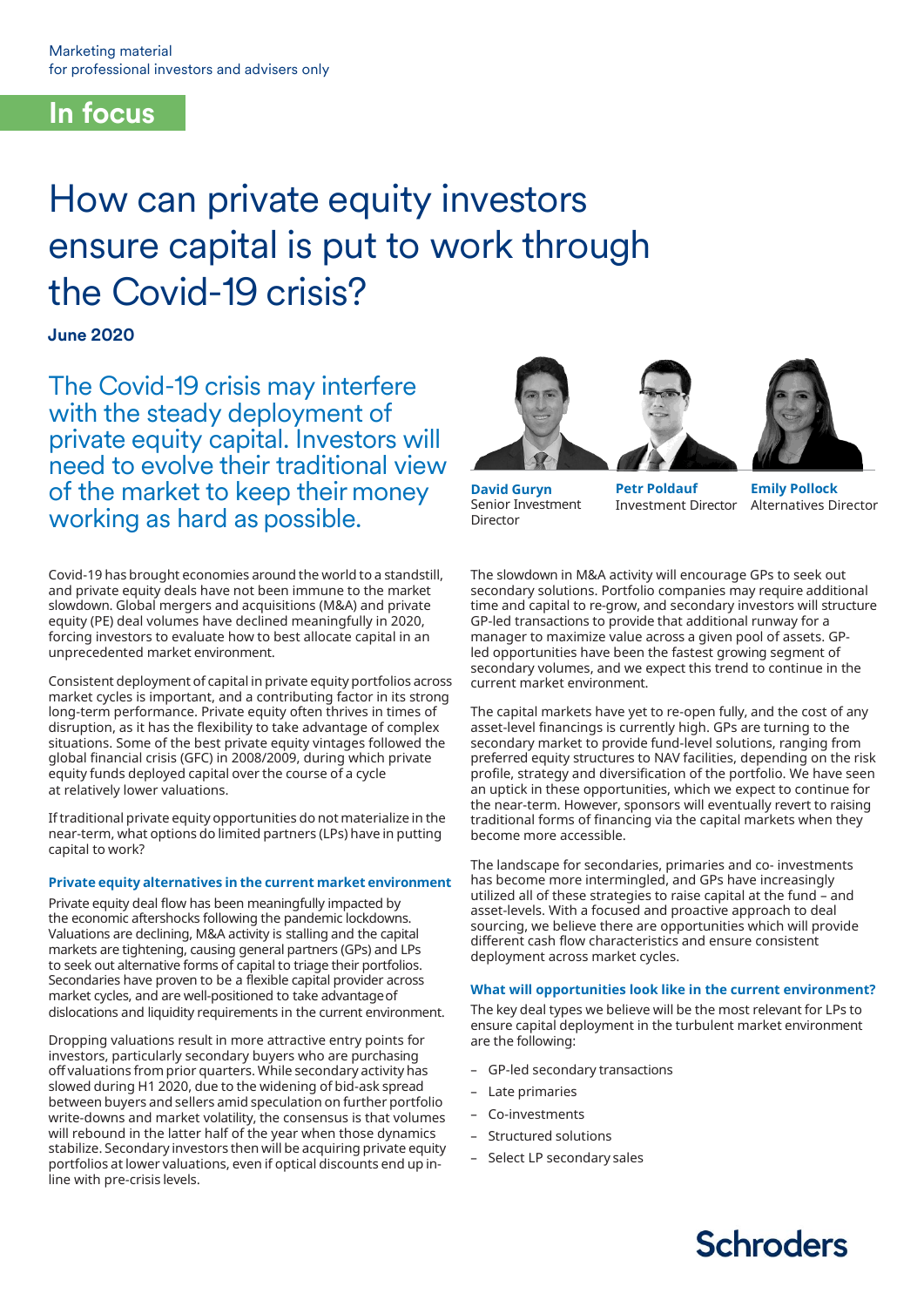#### **GP-led secondary transactions**

The rise in GP-led transactions started post GFC and reached one-third of the overall secondaries transaction volume in 2019. Initially, GPs aimed at restructuring challenged portfolios held for longer periods beyond the legal term expiration of a fund (so called 'zombie' funds). Over time, GPs have increasingly utilized secondaries as a tool to provide additional time and capital to maximize value for a portfolio, including higher quality assets, while offering liquidity options to existing LPs. GPs have also pursued single-asset solutions for their funds alongside secondary investors. These transactions provide an exit alternative for a select portfolio company while creating runway for the GP to further maximize value.

Given the decrease of valuations in Q1 2020 and uncertainty around further market volatility, GP-led transactions have currently been on hold. GPs are primarily using the secondaries market to provide capital injections to their portfolio companies, and such transactions typically include some form of structuring, offering minimum IRR and multiple returns to capital providers. GP-led secondary activity is expected to resume later this year, along with the broader secondarymarket, as valuations normalize and investors have a stronger sense of portfolio company performance on a go-forward basis. Sponsors will likely seek longer holding periods, as more funds will have entered their 'harvest' or 'extension periods'.

We also expect to see further flight to quality, in which local and longstanding GP relationships will be increasingly important. GPs prefer to work with trusted LPs to ensure transaction execution speed and certainty. Schroder Adveq has already received a number of inbound opportunities for potential transactions alongside sponsors, given its local footprint and strong GP network globally.

### **Late primaries**

Late primaries are another strong tool within a portfolio. Late primaries minimize and can eliminate the 'J-curve' by putting capital to work quickly. After the GFC, Schroder Adveq was able to take advantage of situations where GPs had started investing before the crisis, but had not yet held a final close.

Regardless of the economic environment, Schroder Adveq is always tracking late primaries and expects interesting opportunities with funds whose investors have fallen away from the final close. Here, investors can either increase their commitment in a fund, having participated in an earlier close, or enter the fund in the final close with increased visibility on the portfolio with assets in the ground on day one. In addition, we believe there will be opportunities to acquire LP interests in funds that began investing before the pandemic but still have large open commitments. LPs seeking a release of drawdown obligations present opportunities to acquire such positions at attractive prices.

#### **Co-investments**

Co-investment dynamics today are taking on similar dynamics from those in the GFC, in which GPs prefer to work with LPs they know well that can act quickly. We maintain close relationships with all our GPs, which has generated favourable and proprietary deal flow for consideration. In addition, given the majority of a coinvestment commitment is invested at the closing of a transaction, the J-curve is shortened for a portfolio, which is valuable during times of slower deployment morebroadly.

We expect to see a range of co-investment opportunities, including but not limited to companies needing more working capital for growth, strategic M&A or quality assets with modest cash flow needs requiring additional time to generate value creation. In some cases, co-investment opportunities will look like GP-led deals, and in many cases, the GPs may implement structured solutions.

#### **Structured solutions**

Structured solutions come in the form of LP and GP-led transactions and the structures range from preferred equity, earnouts, joint-ventures, and NAV financing. The idea of a structured solution is for an investor to provide capital for a portfolio, which has substantially higher value than the structured investment, and then to receive a disproportionate share of cash flows until a given minimum return is achieved. The seller retains the vast majority of the upside, benefitting from the uplift in future valuations and exits. Structured solutions thus offer liquidity to LPs or GPs without the need to sell the portfolio at potentially steep discounts.

We have recently seen such opportunities through our network and executed several attractive structured transactions, as GPs have been looking for capital injections for their portfolio companies as a result of the pandemic. We expect to see a range of these opportunities going forward, although the structured capital injections will be available for a limited time period of distress and lack of bank financing. The structured transactions are in many cases open to existing investors only and a broad network of GP relationships is paramount for successful deployment of capital in such transactions.

#### **Select LP secondary sales**

LP interest secondaries have always been a driver of transactions across market cycles. In 2019, even with the rise in GP-led transactions, LP sales continued to account for two-thirds of market volume. The current environment should provide more interesting LP opportunities to acquire exposure at attractive entry points as assets are repriced.

#### **Secondary market evolution since the GFC**

We often receive the question how the current environment is similar to or different than the GFC for secondary investors. They key observations are: capital availability, market sophistication and adoption of secondaries as an asset class.

The secondary market today is much larger than it was 10 years ago. At the end of 2019, secondary deal volumes rose to a record \$88 billion vs. less than \$20 billion prior to 2010. The investor universe has also expanded and become more sophisticated. Prior to the GFC, there were less than 30 active secondary investors, and transactions often took the form of LP sales. Sellers were distressed, requiring liquidity to right-size their portfolios. Now, sellers utilize the secondary market as a portfolio management tool and are open to a wide variety of structures, including GP-led situations, singleasset sales, preferred equity structures, NAV financings, deferrals and earn-outs. Furthermore, secondaries emerged from theGFC as a flexible asset class, providing liquidity to funds when the capital markets had shut down indefinitely. Secondaries also were the natural solutions for financial institutions, which were forced to sell their private equity exposure due to regulatory compliance following the GFC. All of these factors fuelledgrowth for secondaries over the last ten years.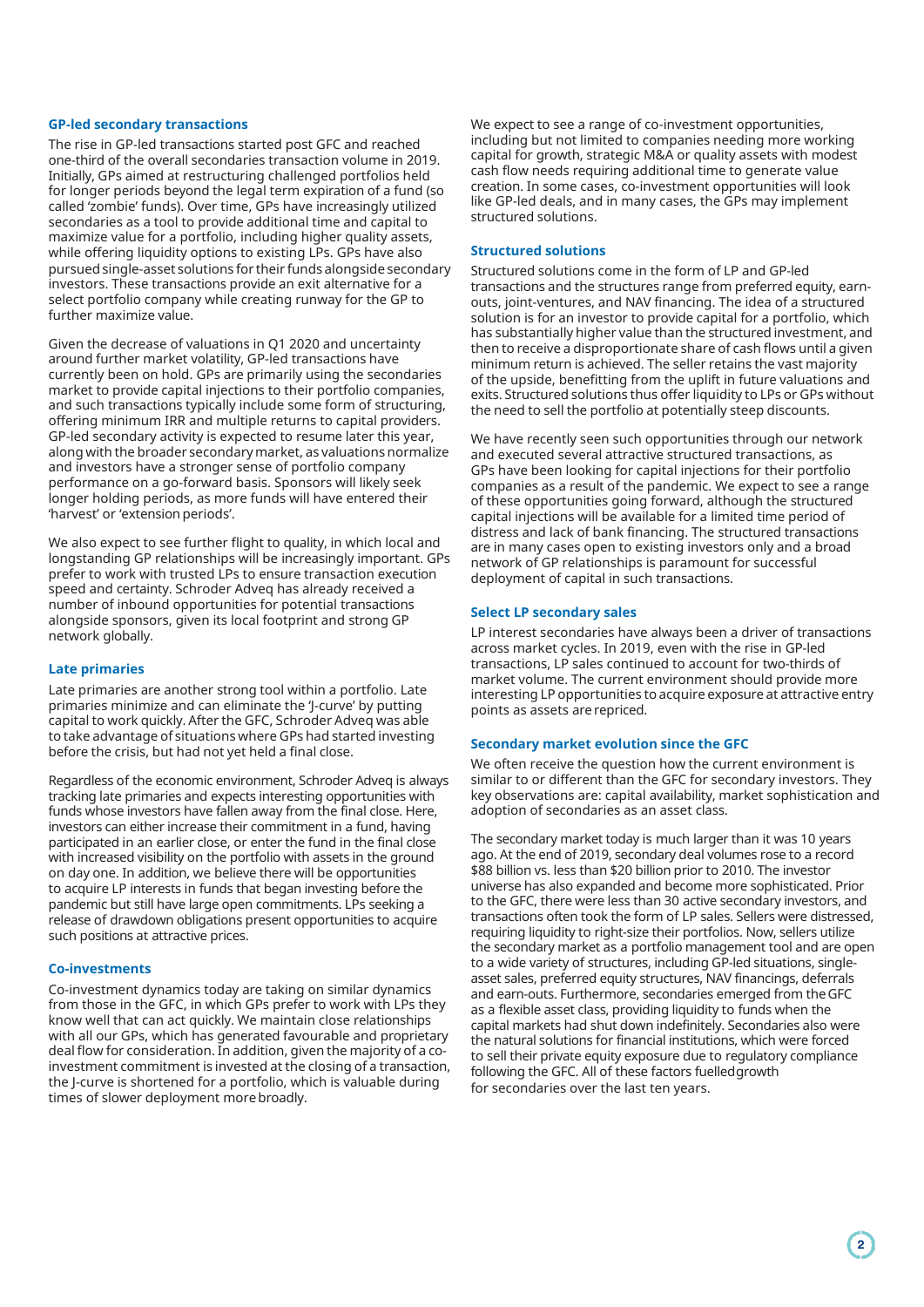As mentioned above, the bid-ask spread between buyers and sellers widens in uncertain markets, as most sellers are not ready to liquidate at heavy optical discounts. This occurred in the GFC, causing secondary volumes to drop by 50% in 2009 but rebound the following year to pre-crisis levels. The effect in the GFC was more severe than it has been in the current environment, as many investors then did not know when the market would bottom out. The banking system is more stable now and the public markets have been more resilient to date. Investors anticipate that deal flow will return to pre-pandemic levels more quickly this timearound.

The denominator effect also drove seller volume in the GFC, when LPs were overallocated to private equity. There had been a meaningful lag in private equity valuation adjustments, and investors placed a premium on liquidity, particularly with levered portfolios. This time around, NAV adjustments are quicker and LPs have more flexibility around their mandates.

#### **Complexity needs experience, experience means trust**

We have evaluated and executed a number of interesting investment opportunities resulting from the pandemic and expect many more to emerge. We believe it will be important to consider a variety of opportunities and structures to continue investing across market cycles. Given the complexity of deal dynamics and evolution of the secondary, primary and co-investment markets, coupled with availability of GP-led situations, late primaries, structured solutions and select LP secondary sales, we believe there will be a number of interesting opportunities for investors to evaluate in the currentenvironment.

#### **Important Information**

The views and opinions contained herein are those of the authors as at the date of publication and are subject to change due to market and other conditions. Such views and opinions may not necessarily represent those expressed or reflected in other Schroders communications, strategies or funds.

This document is intended to be for information purposes only. The material is not intended as an offer or solicitation for the purchase or sale of any financial instrument or security or to adopt any investment strategy. The information provided is not intended to constitute investment advice, an investment recommendation or investment research and does not take into account specific circumstances of any recipient. The material is not intended to provide, and should not be relied on for, accounting, legal or tax advice.

Information herein is believed to be reliable but Schroders does not represent or warrant its completeness or accuracy. No responsibility or liability is accepted by Schroders, its officers, employees or agents for errors of fact or opinion or for any loss arising from use of all or any part of the information in this document. No reliance should be placed on the views and

information in the document when taking individual investment and/or strategic decisions. Schroders has no obligation to notify any recipient should any information contained herein changes or subsequently becomes inaccurate. Unless otherwise authorised by Schroders, any reproduction of all or part of the information in this document is prohibited.

Any data contained in this document has been obtained from sources we consider to be reliable. Schroders has not independently verified or validated such data and it should be independently verified before further publication or use. Schroders does not represent or warrant the accuracy or completeness of any such data.

All investing involves risk including the possible loss of principal.

Third party data are owned or licensed by the data provider and may not be reproduced or extracted and used for any other purpose without the data provider's consent. Third party data are provided without any warranties of any kind. The data provider and issuer of the document shall have no liability in connection with the third party data. [www.schroders.com c](http://www.schroders.com/)ontains additional disclaimers which apply to the third party data.